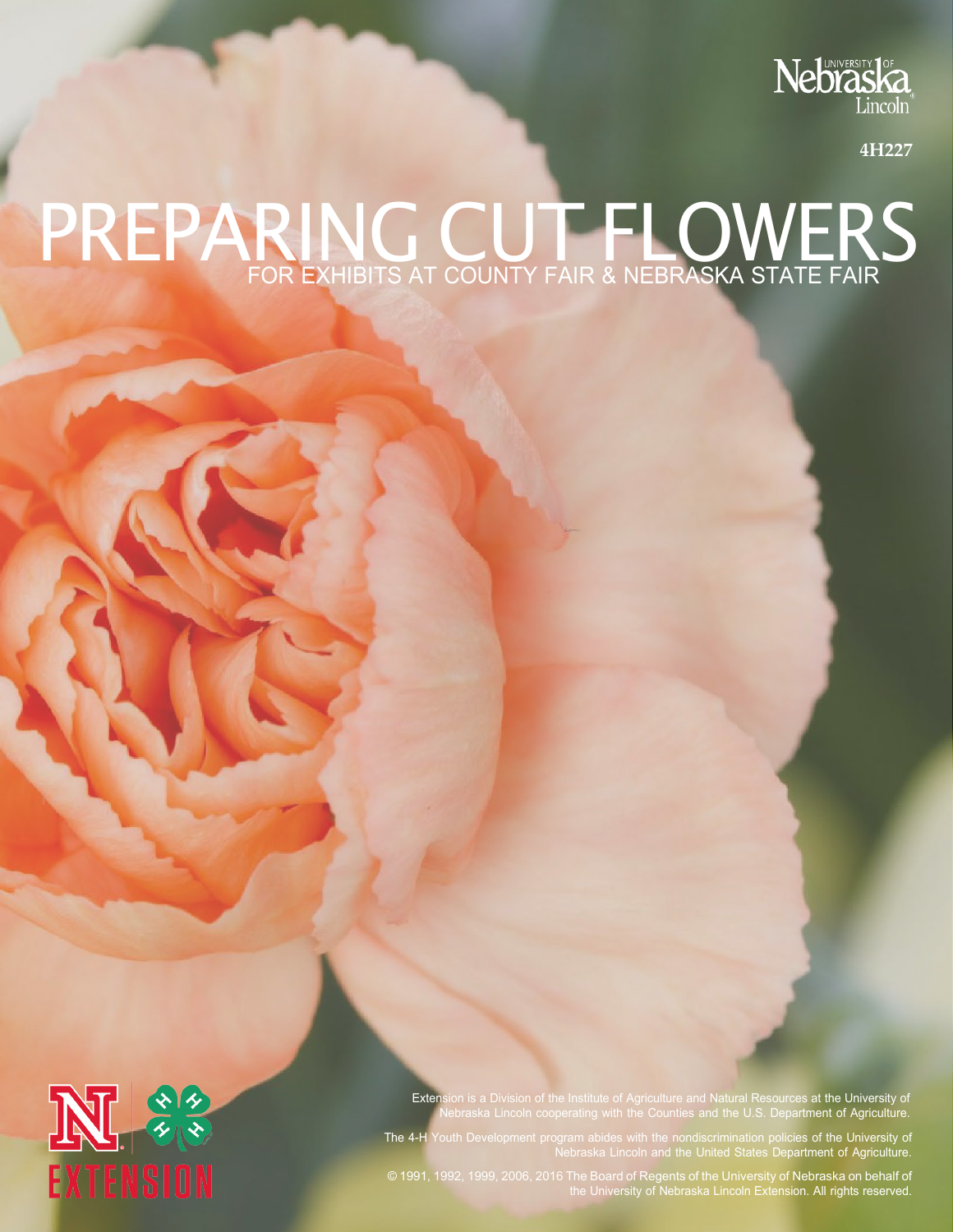#### **Authors**

David Lott, Extension Educator Elizabeth Killinger, Extension Educator

#### **Acknowledgements**

Material Adapted from Iowa State Extension's "Preparing Cut Flowers and Houseplants for Exhibit" 4H 464; Revised April 2007. Originally prepared by Linda Naeve, extension horticulture associate, and Jim Midcap, former extension horticulturist. Revised by Cindy Haynes, extension horticulturist; James Romer, Iowa Master Gardener coordinator; and Diane Nelson, communication specialist. Illustrations by Jane Lenahan, extension graphic designer.

#### **A special thanks to our other Nebraska contributor**

Theresa James, Extension Assistant **A special thanks for layout and design work** Danielle Dewees, Nebraska 4-H Student Intern Cover art from pexels.com

# TABLE OF CONTENTS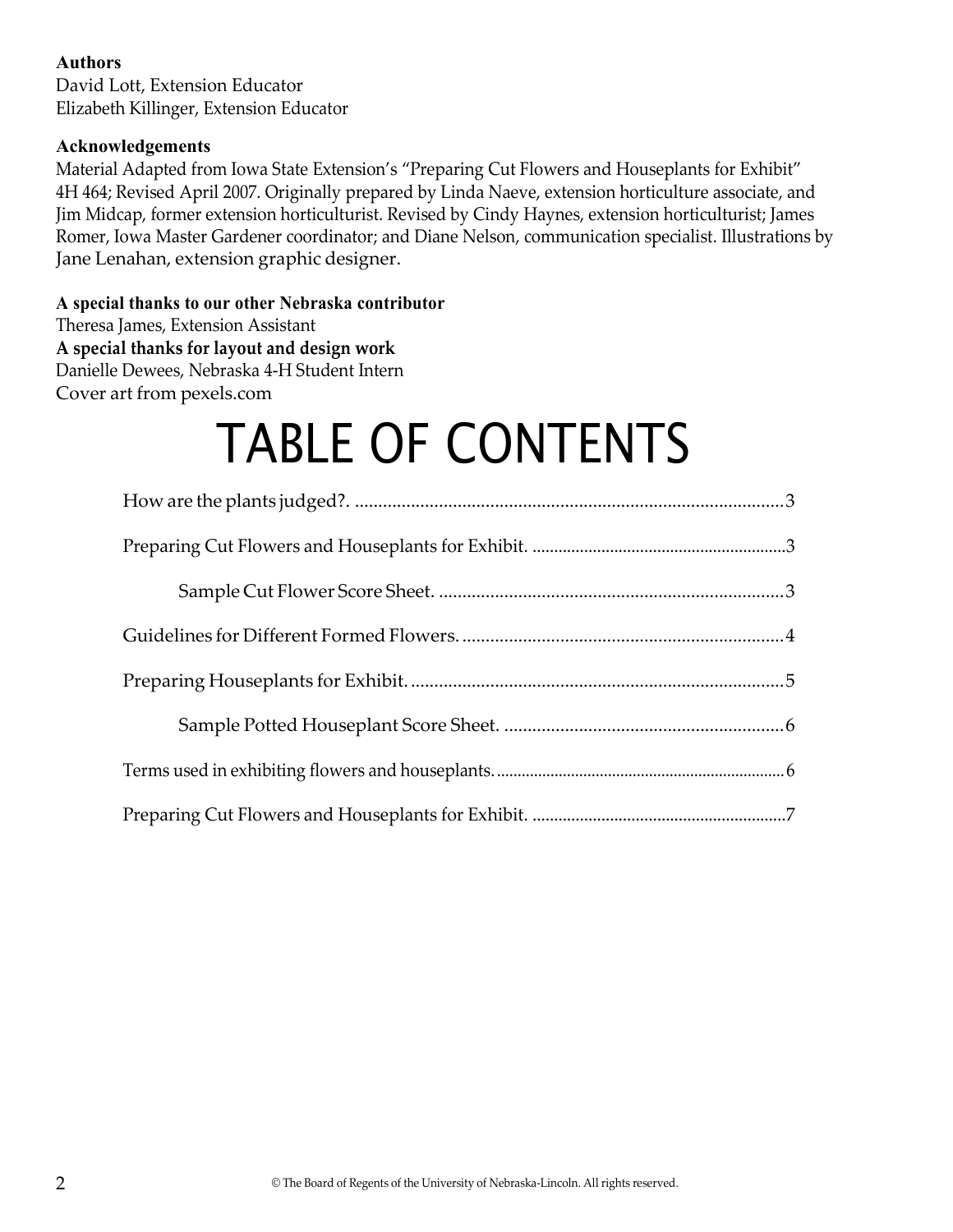Learning how to prepare floral, container, and indoor plant exhibits for fairs is an important skill youth can carry with them for a lifetime. This guide will help 4-H members, project leaders, and parents know how to properly select, prepare, arrange, store, and ship these exhibits to be judged at county fairs and the Nebraska State Fair. The skills learned from this project will be valuable for years as youth learn how to enjoy flowers and plants during their lifetime long after their 4-H careers are over.

### <span id="page-2-0"></span>HOW ARE THE PLANTS JUDGED?

When you check in, your exhibits need to have the correct entry tag completely filled out with the correct class number and cultivar name. The cultivar name is the exact name of the plant. For instance, for Straight-8 Cucumbers, Straight-8 is the cultivar. Later the judge will look at all the exhibits.

You may have an opportunity to visit with the judge about your exhibit. This is a good way to learn how to evaluate a plant's appearance and what characteristics are important. Some fairs may have a person write the judge's comments on an evaluation sheet for the exhibitor.

### PREPARING CUT FLOWERS AND HOUSEPLANTS FOR EXHIBITS

#### **How Are Exhibits Judged?**

Most counties use a scale that includes categories or criteria for evaluating the exhibit. The judge decides how the exhibit is evaluated. Always read the Nebraska State Fair 4-H Fairbook for specific guidelines.

|                                                                                                                                                                                                                                | <b>SCORESHEET</b>                                                                                                     |  |                                                             |
|--------------------------------------------------------------------------------------------------------------------------------------------------------------------------------------------------------------------------------|-----------------------------------------------------------------------------------------------------------------------|--|-------------------------------------------------------------|
|                                                                                                                                                                                                                                |                                                                                                                       |  |                                                             |
| Name was a series of the series of the series of the series of the series of the series of the series of the series of the series of the series of the series of the series of the series of the series of the series of the s |                                                                                                                       |  |                                                             |
| Exhibitor ID                                                                                                                                                                                                                   |                                                                                                                       |  |                                                             |
| $Class ID \_$                                                                                                                                                                                                                  |                                                                                                                       |  |                                                             |
|                                                                                                                                                                                                                                | Excellent Good Fair                                                                                                   |  | <b>Needs</b><br>Improvement                                 |
| Overall Quality                                                                                                                                                                                                                | <u> 2000 - Albany Albany, politik a prima politik a prima prima prima prima prima prima prima prima prima prima p</u> |  |                                                             |
| Uniformity:                                                                                                                                                                                                                    |                                                                                                                       |  |                                                             |
| Color                                                                                                                                                                                                                          | i.<br>. 1                                                                                                             |  |                                                             |
| Size                                                                                                                                                                                                                           |                                                                                                                       |  |                                                             |
| $Age -$                                                                                                                                                                                                                        |                                                                                                                       |  |                                                             |
| Condition:                                                                                                                                                                                                                     |                                                                                                                       |  |                                                             |
| Free of insect<br>damage                                                                                                                                                                                                       |                                                                                                                       |  |                                                             |
| Free of disease<br>damage                                                                                                                                                                                                      |                                                                                                                       |  |                                                             |
| Fair Preparation: Foliage below water line was removed:                                                                                                                                                                        |                                                                                                                       |  |                                                             |
| . <del>.</del>                                                                                                                                                                                                                 | Yes<br>No.                                                                                                            |  |                                                             |
| Comments:                                                                                                                                                                                                                      |                                                                                                                       |  | RIBBON PLACING P B R W                                      |
|                                                                                                                                                                                                                                |                                                                                                                       |  | Extension is a Division of the Institute of Agriculture and |

© The Board of Regents of the University of Nebraska-Lincoln. All rights reserved. 3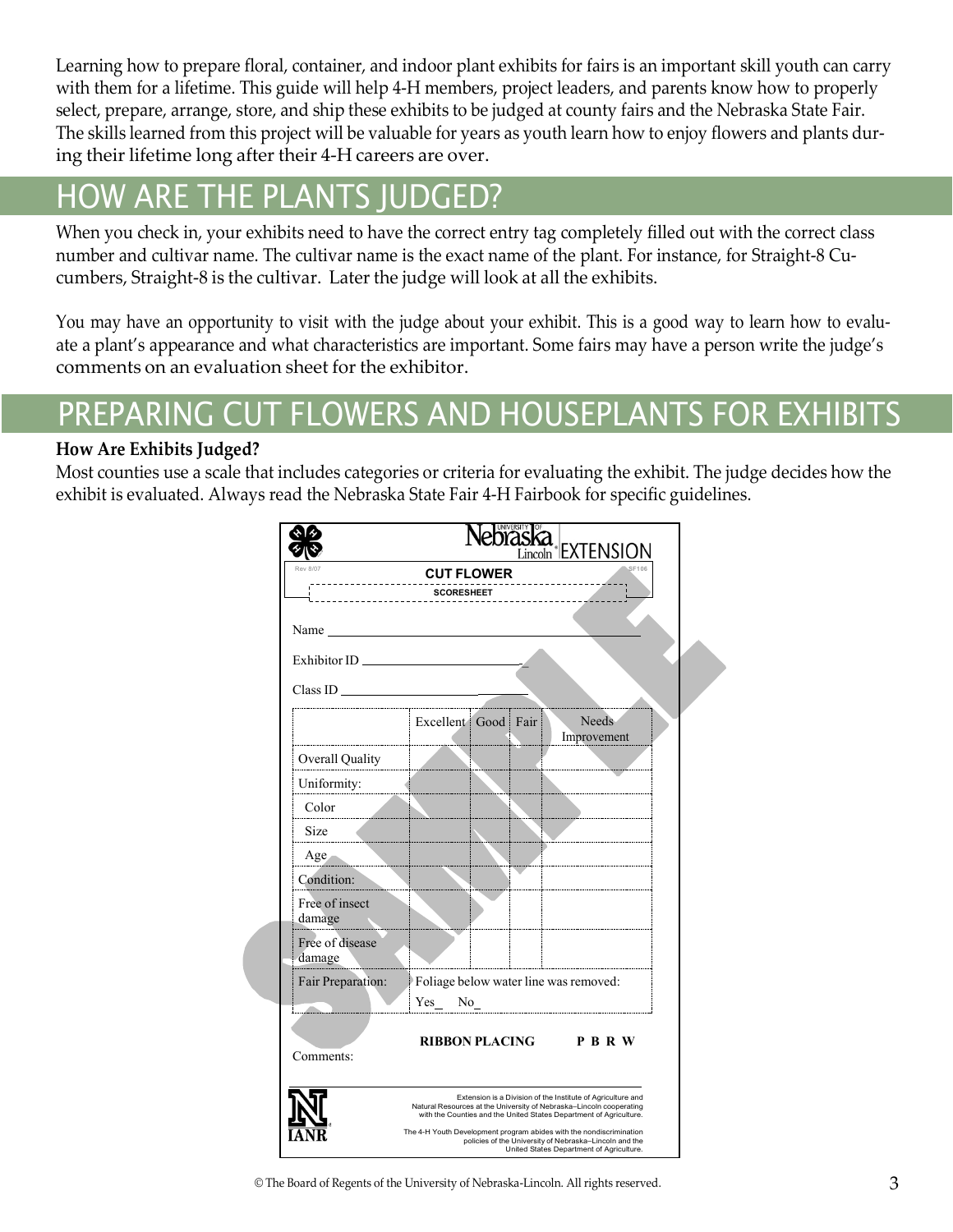#### **How Do I Prepare Flowers for an Exhibit?**

You can't control what the weather does to your plants but you do control how you prepare your exhibit. Always review the rules before you go out to cut your flowers. See the Nebraska State Fair 4-H Fairbook for the guidelines and correct number of specimens for each class.

#### **Select the Best**

If you can see something wrong with one of your flowers, the judge will see it too. Remember that flowers go through different stages from bud to overmature. You are trying to select the best possible specimens at the time of harvest for exhibit. Even if the plant you are exhibiting is from a mixture, you are trying to get all of the same ages and colors.

#### **Harvest with Care**

Plan to cut your flowers in the evening or early morning. Always cut the stem several inches longer than necessary to allow for later trimming. Use a clean, sharp knife to make a smooth, even cut. Scissors tend to pinch the ends of the stems and close off the water-conducting vessels.

Remove any leaves on the stem that will be in water. Points will be deducted for foliage below the water line. This is because foliage covered with water will rot and cause discolored water and cause stem blockage. Blocked stems are unable to supply needed water to the living flower and will make the exhibit deteriorate more rapidly.

#### **Condition for Longer Life**

"Conditioning" or "hardening" reduces the chances of stem blockage and promotes the quick water uptake necessary for long flower life. Take a container of lukewarm water (100° to 110°F) along to the garden. Immediately after cutting, place the stems in the water. When you return inside, place the container and flowers in a refrigerator set at 35° to 40°F for 3 to 12 hours. Cooling permits the plant to take up more water than it releases and helps hold flower freshness. Never store flowers in a refrigerator with fresh fruits or vegetables; they release ethylene gas, which will reduce the vase life of the flowers. Be sure to check the temperature of the refrigerator and the shelf you will be using prior to placing the flowers in it. Some refrigerators can have different temperatures on each shelf and can freeze sensitive flowers.

#### **Pack Carefully**

Getting your exhibit to the fair can be a challenge. One way to reduce possible damage is by putting individual flowers in soft drink or other narrow-necked bottles that are partially filled with water. Place in cardboard soft drink cartons or surround with newspapers or packing peanuts inside a box. Wrapping each bloom gently in tissue paper can help protect it from sunlight, drafts, and bruising.

### GUIDELINES FOR DIFFERENT FORMED FLOWERS

#### **General Guidelines for Round-Form Flowers**

Examples: aster, standard chrysanthemum like football or spider, cosmos, dahlia, daisy, dianthus, marigold, peony, annual phlox, rose, and zinnia

- Cut when fully developed as indicated by the outer petals folding out gracefully. At this stage the center petals are tighter than the outer petals but are not an immature green.
- Avoid exhibiting overly mature flowers where the center is visible or any outer petals have begun to shrivel, fade, or curl.
- Pick roses when the bud is first starting to open; the flower will open throughout the day

#### **General Guidelines for Spike-Form Flowers**

Examples: celosia, delphinium, gladiolus, salvia, and snapdragon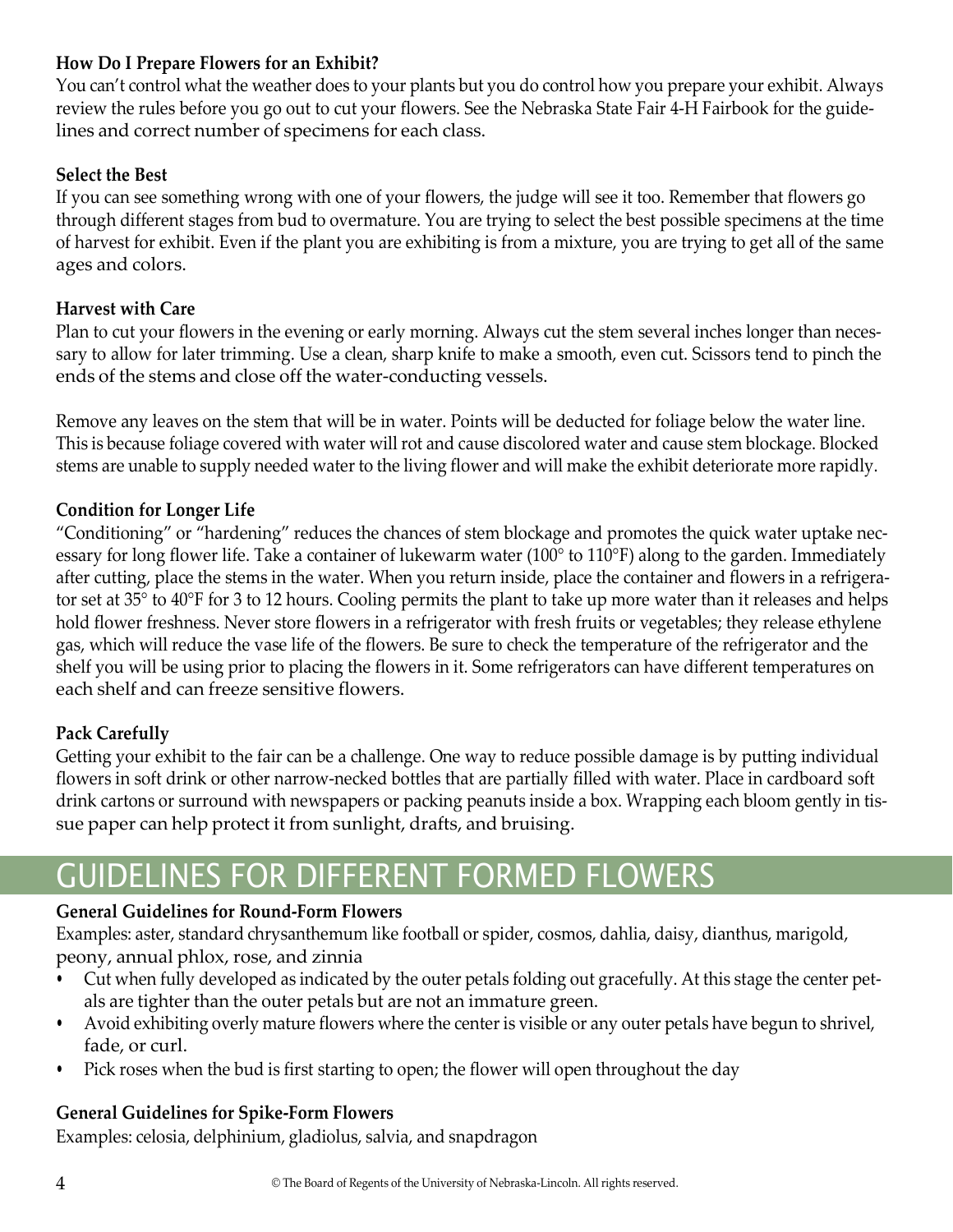- Cut when the bottom florets are open and in perfect condition. The ideal choice has about one-third of the florets fully open, about one-third showing color as buds, and about one-third that are still green.
- All florets should still be present and in good condition (not shriveled); none should have browned petal edges or faded color.
- The spike should be straight to the tip, and the stem should be sturdy.

#### **General Guidelines for Spray-Form Flowers**

Examples: ageratum, pompon and decorative type chrysanthemum, daylily, lily, and sweet pea

- A spray is a single main stem with blooms on side branches. Judges look at the number of buds, the branching and vigor of the spray, as well as the quality of individual flowers.
- Daylilies and lilies should be exhibited with as many open flowers as possible. Each petal on every flower should be in good condition, not wilted, shriveled, or bruised. Avoid overly mature flowers. Pick when the bud is just starting to open.

### PREPARING HOUSEPLANTS FOR EXHIBIT

The judge may consider the choice of container and soil quality when judging. Each houseplant must be identified by listing the common, scientific, and cultivar name on the entry tag and on a card attached to the container. Houseplants should be grown in the display container for a minimum of six weeks. Container-grown houseplants should be in pots no greater than 12" in diameter. Dish gardens, desert gardens, and terrariums may be up to 12" in diameter. In addition to the container, the exhibitors must provide a saucer to catch drainage water. The 4-H member's name, age, full address, county, and years in the project(s) must be on the bottom or back of the container and saucer.

#### **Groom Prior to Exhibiting**

Remove all soil and spray residue from the foliage, stems, and flowers. Residue can be removed with a damp cloth. Be careful not to damage the foliage or petals. Faded blooms, petals, and ragged leaves can be removed, but stubs or wounds may be noticed by the judge. Try to avoid using containers that detract from the plant material.

#### **Tips for Exhibiting Houseplants**

Follow the guidelines.

- All potted plants should be free of insects and diseases.
- Foliage plants are judged on the quality and appearance of leaves and stems. Colors should be bright, clear, and typical of the cultivar.
- Flowering plants are judged for their display of flowers but should not show obvious foliage damage. A comparison of the number of open flowers and buds is typically used to evaluate similar entries.
- Plant size should be above average in spread, fullness, and height. Good branching is often more desirable than extra height.
- Plant shape should be symmetrical. A one-sided or unevenly developed plant indicates that it has not been rotated regularly and has grown toward the light source.
- Use clean containers that are in proportion to plant size. The color, texture, and style of the container should complement the plant without drawing attention away from it.
- Groom carefully. Lower ratings may result if signs of grooming are visible, such as removal of essential petals or leaves, stubs, or wounds.
- Lower scores may be given if the exhibit is not labeled or labeled incorrectly.
- One way to avoid plant damage during transportation to the show is by placing the container in a box with newspapers stuffed between the pot and the box. Allow plenty of room for the plant, but pack tightly to prevent it from tipping over.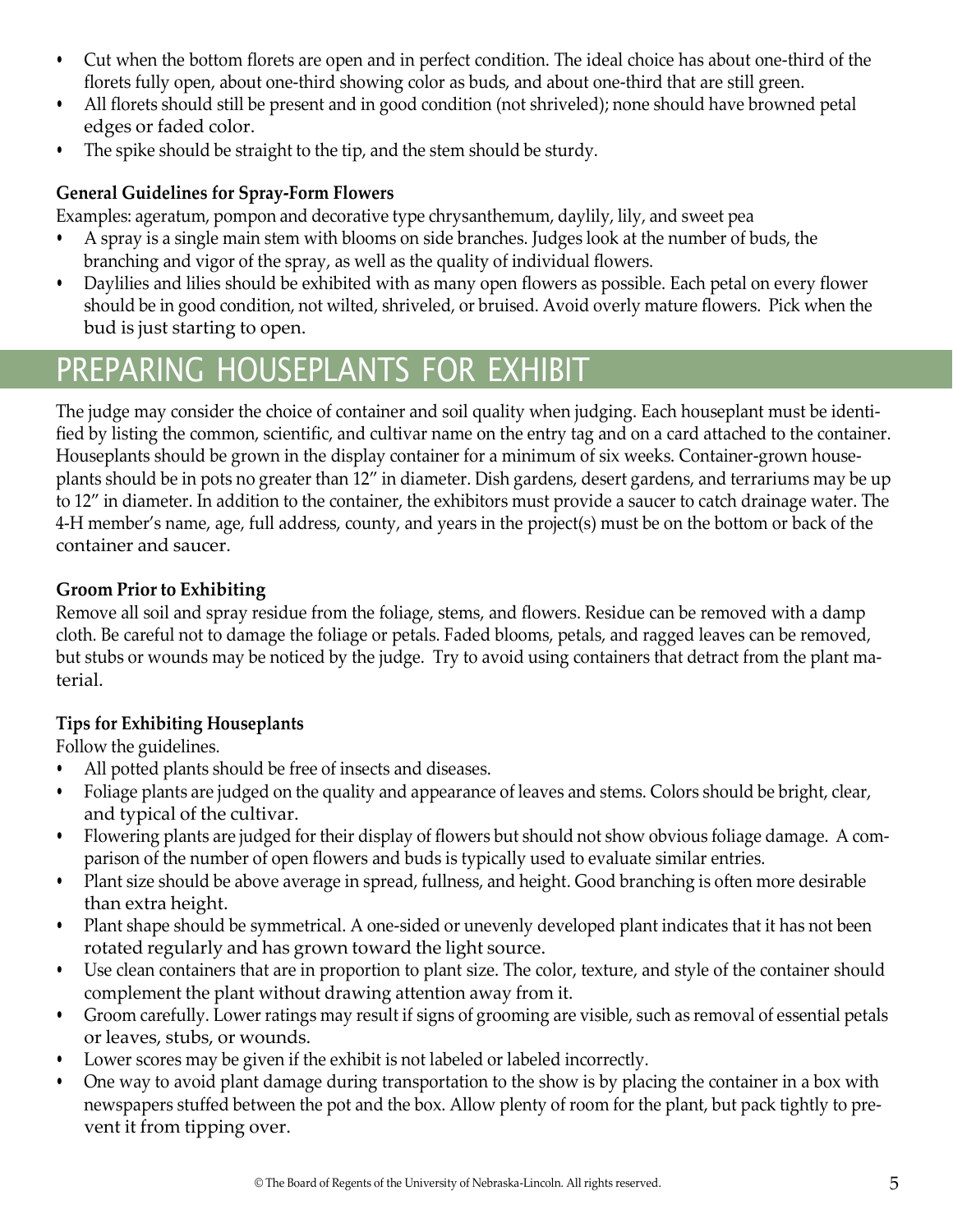|                              |                     |      | $\sum_{\text{Lincoh}}$ EXTENSION                                                                                                                                                                         |
|------------------------------|---------------------|------|----------------------------------------------------------------------------------------------------------------------------------------------------------------------------------------------------------|
| <b>Rev 8/07</b>              | <b>POTTED PLANT</b> |      | <b>SF107</b>                                                                                                                                                                                             |
|                              | <b>SCORESHEET</b>   |      |                                                                                                                                                                                                          |
|                              |                     |      |                                                                                                                                                                                                          |
| Name                         |                     |      |                                                                                                                                                                                                          |
| Exhibitor ID                 |                     |      |                                                                                                                                                                                                          |
| Class ID                     |                     |      |                                                                                                                                                                                                          |
|                              | Excellent Good      | Fair | Needs<br>Improvement                                                                                                                                                                                     |
| General Quality &<br>Design: |                     |      |                                                                                                                                                                                                          |
| Focal Point/Balance          |                     |      |                                                                                                                                                                                                          |
| Types of plants used         |                     |      |                                                                                                                                                                                                          |
| Establishment                |                     |      |                                                                                                                                                                                                          |
| Condition/Grooming           |                     |      |                                                                                                                                                                                                          |
| Soil Quality                 |                     |      |                                                                                                                                                                                                          |
| Comments:                    | n an an an a        |      | RIBBON PLACING P B R W                                                                                                                                                                                   |
|                              |                     |      |                                                                                                                                                                                                          |
|                              |                     |      |                                                                                                                                                                                                          |
|                              |                     |      | Extension is a Division of the Institute of Agriculture and<br>Natural Resources at the University of Nebraska-Lincoln cooperating<br>with the Counties and the United States Department of Agriculture. |
|                              |                     |      | The 4-H Youth Development program abides with the nondiscrimination<br>policies of the University of Nebraska-Lincoln and the<br>United States Department of Agriculture.                                |

### TERMS USED IN EXHIBITING FLOWERS AND HOUSEPLANTS

- **• Balance** The visual "weight" of an exhibit should look equal on either side of an imaginary line drawn through the center.
- **• Color** Good color is uniform, vivid, clear, bright, and typical of plant type. Flower colors should not show muddiness or fading. Foliage color should show no evidence of sunburn, scorching, bleaching, or uncharacteristic spotting.
- **• Common name**  Plants may have one or several commonly known names. The same common name may refer to two different plants. Some plants, such as zinnia, have the same common and scientific name.
- **• Condition**  A judging term that reflects how close an entry is to its ideal stage of development at the time of judging.
- **• Cultivar**  A cultivar is the cultivated variety of a plant and was developed through a controlled breeding or hybridizing program. Single quote marks are used to indicate a cultivar name, such as Zinnia angustifolia 'Crystal White'.
- **• Cultural perfection** Cultural perfection is a judging category that may be used to evaluate how the flower or plant was grown. The appearance of the flower or plant will show evidence of cultural techniques, such as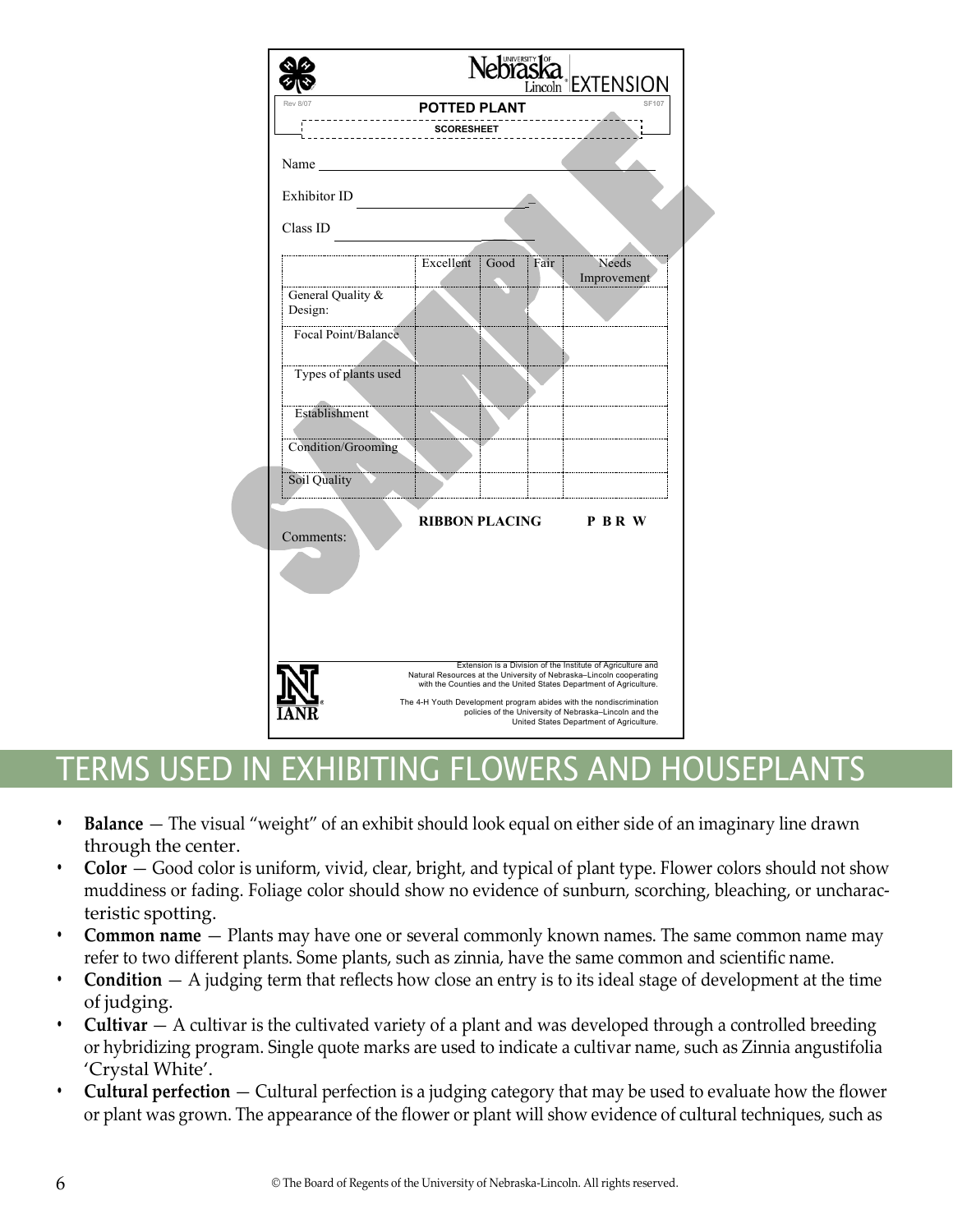proper fertilization, watering, pest control, disbudding, dividing, removal of spent blooms, and quality potting soil.

- **• Floret** A small individual flower in a cluster of flowers on a stem.
- **• Form**  A judging term that refers to a plant's ideal characteristics. For example, the petals of a single daisy are expected to be equal in length and similar in shape. Poor form may result from mechanical injury, insect and disease damage, or poor cultural practices.
- **• Grooming** A step in preparing flowers or plants to exhibit that may include removing dirt or dead foliage or flowers. Grooming should not alter the typical features on the plant or flower.
- **Proportion** A term that refers to the relationship between parts.
- **• Scientific name**  Each plant has only one scientific name that is given according to an international set of rules. The first part is always capitalized and identifies the genus to which the plant belongs. The second part is the species name and is not capitalized. Both genus and species names are underlined or printed in italics. Checking catalogs or plant labels for the scientific name is a good way to make sure you get the specific plant you want.
- **• Size** A judging category that helps evaluate how a plant has been grown. The size of a flower or plant should be as large as the variety allows under proper growing conditions. The stem and foliage should be proportional to the bloom size.
- **• Spacing** A term that may be used in judging to indicate the closeness of florets in a spike- or spray-type flower.
- **• Spike** A lengthened flower cluster in which the florets are stemless.
- **• Spray** A main stem with side branches and blooms on all sides.
- **•• Stem and foliage** A judging category that evaluates the non-flower part of the specimen. The stem supporting the blooms should be strong and in proportion to the flower. Points are deducted if the stem is crooked, weak, damaged, or too short. If a stem grows with foliage attached, such as roses or chrysanthemums, the foliage should be left on the stem unless it will be in water. The leaves should be in good condition and in proportional size to the bloom and stem.
- **• Substance** A judging term that describes the thickness and firmness of flower petals and foliage. Fewer points are given to flowers that show wilting, curling, fading, or browning.
- **• Uniformity**  When a category or class requires more than one flower, the judge is likely to look for blooms that are similar in size, shape, and color on stems cut to equal lengths. Similarly, the leaves of a foliage houseplant are expected to be nearly the same in size and shape.

### <span id="page-6-0"></span>PREPARING CUT FLOWERS AND HOUSEPLANTS FOR EXHIBIT

#### **Black-eyed Susan —** *Rudbeckia species*

Best stage of maturity — Blooms fully open and at the same stage of maturity Faults — Weak or crooked stems, soil on exhibit, insect or disease damage, brown or drooping petals

Preparation — Cut in the coolest parts of the day, remove any soil or foliage below the water line

Exhibit — 5 stems

#### **Canna** — *Canna generalis*

Best stage of maturity — Bloom should be fully open with no signs of age Faults — Overmature bloom, seed pods noticeable, insect damage present Preparation — Cut blooms in the coolest parts of the day Exhibit — Flowers under 3" diameter - 5 stems, 3" or more in diameter - 3 stems

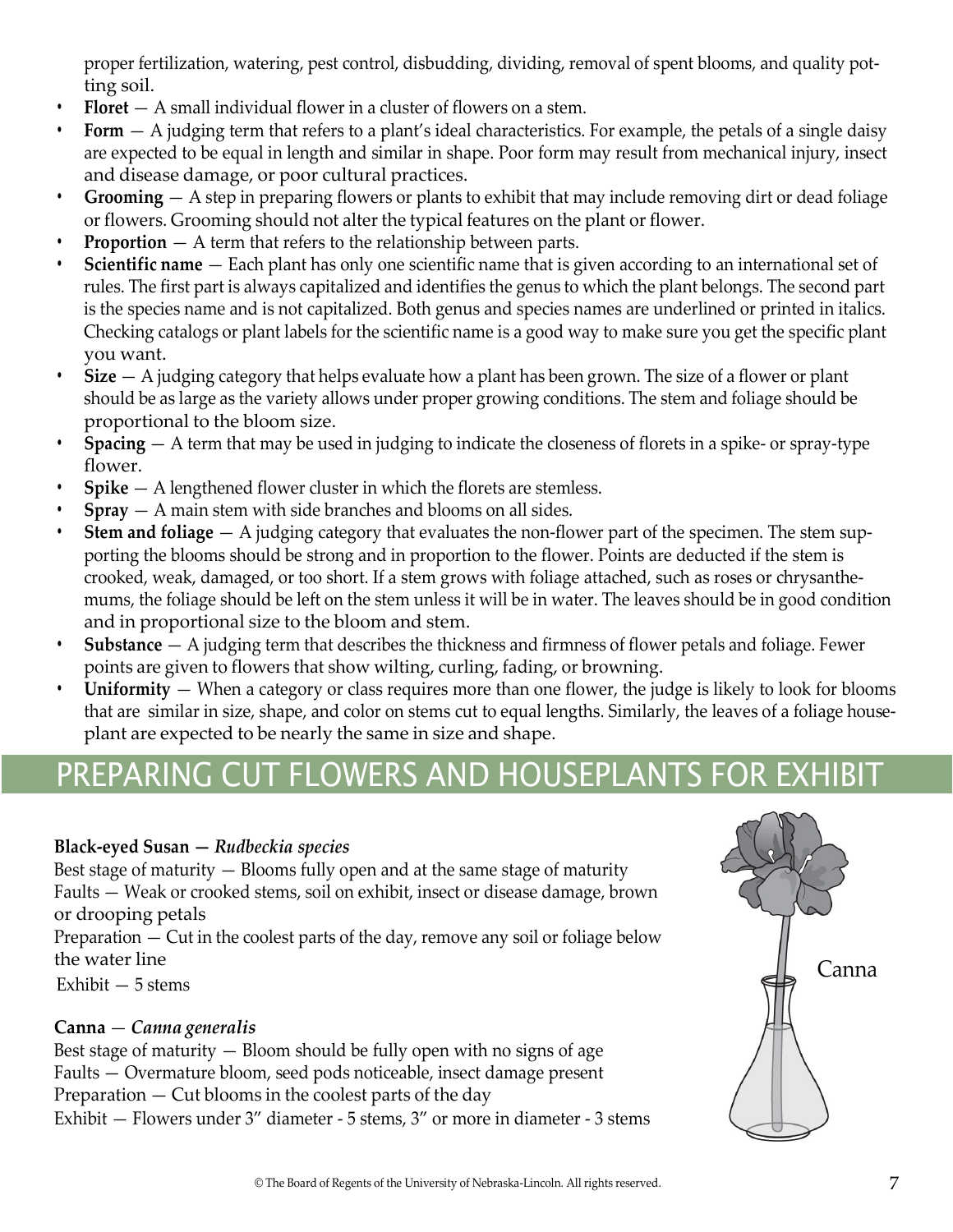#### **Celosia** — *Celosia argentea (var. cristata, plumosa, spicata)*

Best stage of maturity — Flower head full before mature seed is produced Faults — Misshapen flower head, mature seed visible on flower, insect damage to leaves and/or flower, no foliage on specimen Preparation — Clean stem and leaves of soil, remove foliage below the water line Exhibit — 3 stems

#### **Chrysanthemum** — *Chrysanthemum morifolium*

Best stage of maturity — Blooms should be fully open Faults — Insect or disease damage, soil on specimen, misshapen or faded blooms Preparation — Cut blooms and place them in water-filled jars, make sure that no foliage is in the water Exhibit — 5 stems

#### **Dahlia** — *Dahlia hybrida*

Best stage of maturity — Blooms should be full with the depth at least 1/2 the diameter of the flower, use a wedging device (foam, wood, newspaper, etc.,) to help keep the bloom straight in the container Faults — Insect or disease damage, brown petals, blooms with a tight green center, lopsided bloom, dull color, crooked or weak stems, no foliage, short stem Preparation — Dahlias may be cut and kept in a cool, dark location for a few days, use a sharp knife or bypass shear to cut stems Exhibit — 5 stems

#### **Daisy** — *Leucanthemum superbum*

Best stage of maturity — Blooms fully open Faults — Weak or crooked stems, soil on exhibit, insect or disease damage, brown or drooping petals Preparation — Cut in the coolest parts of the day, remove any soil Exhibit — 5 stems

#### **Daylily** — *Hemerocallis* **species**

Best stage of maturity — Specimens need at least one bloom fully open and can have buds in various stages of development Faults — Insect or disease damage, seedpods present Preparation — Cut the morning of the fair because the flowers last for only one day

Exhibit — under 3" diameter - 5 stems, 3" or more in diameter - 3 stems



Dahlia

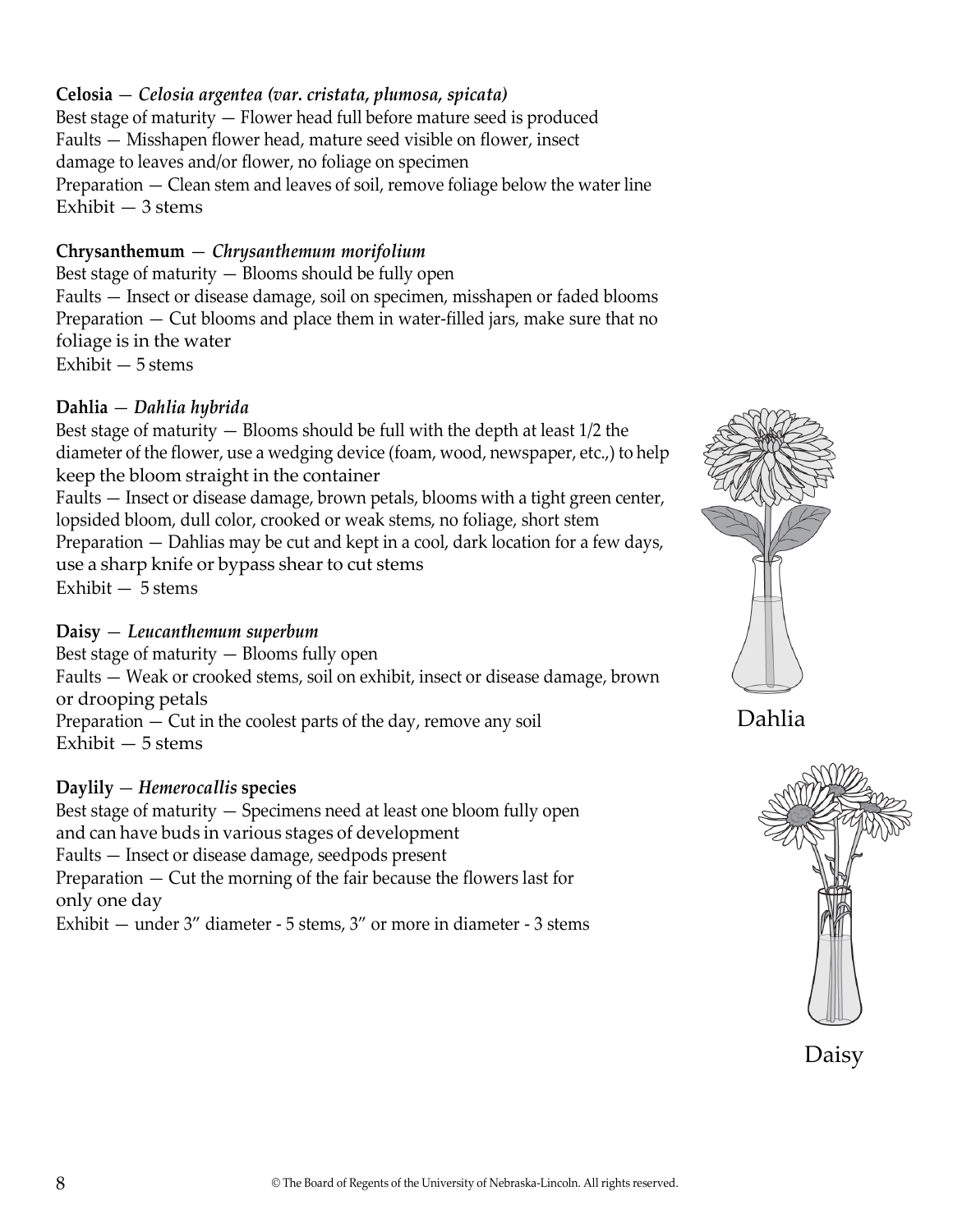#### **Gladiolus** — *Gladiolus* **hybrids**

Best stage of maturity — Spikes should be straight in the container use the rule of thirds (1/3 of the blooms fully open, 1/3 showing color, 1/3 in tight bud showing no flower color); bottom floret may be removed if overmature, use a wedging device(foam, wood, newspaper, etc.,) to help keep the bloom straight in the container to keep the spike from bending

Faults — Crooked spikes, insect or disease damage, too many flowers open (overmature), not enough buds open (immature)

Preparation — Cut with a sharp knife or bypass shear; place in warm water to encourage more blooms to open, use cold water or store in a cool place to keep additional blooms from expanding

Exhibit — 3 stems

#### **Liatris** — *Liatris* **species**

Best stage of maturity — Spikes should be straight in container, upper blooms should be fully open and lower blooms tight Faults — Crooked stem, browning/fading of upper flowers

Preparation — Cut stems with a sharp knife, place in cool water, remove any lower leaves that may be in water

Exhibit — 3 stems

#### **Marigold** — *Tagetes* **species**

Best stage of maturity — Select blooms in the same stage of development and the same size

Faults — Insect damage or soil on foliage or flowers, flowers misshapen or fading Preparation — Cut sprays or stems in the early morning or evening, remove any soil or other residues Exhibit — 5 stems

#### **Oriental/Asiatic Lily** — *Lilium* **species**

Best stage of maturity — Specimens need at least one bloom fully open and can have buds in various stages of development Faults — Misshapen or faded flowers, soil on the exhibit, insect or disease damage, stamens still attached Preparation — Remove any soil, remove stamens from the open flowers (the pollen stains fabric) Exhibit — 3 stems

#### **Petunia** — *Petunia* **species**

Best stage of maturity — Select blooms the same stage of development and the same size

Faults — Seed pods present; soil on leaves or flowers, flowers wilted,

brown, or misshapen, insect or disease damage

Preparation — Remove soil under running water, remove foliage below the water line

Exhibit — 5 stems





Marigold



Petunia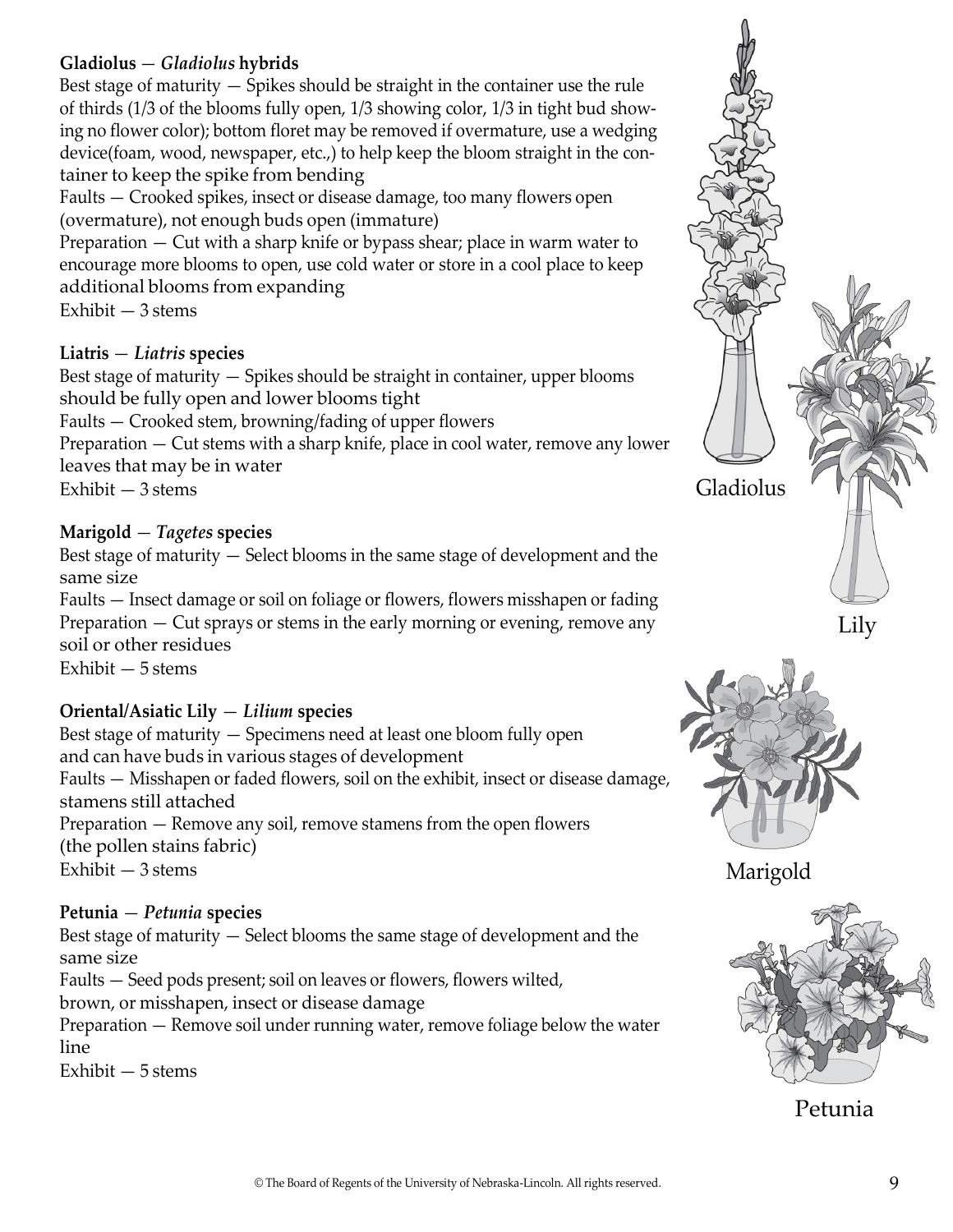#### **Rose** — *Rosa*

Best stage of maturity — Bloom should be half open, they will continue to open throughout the day

Faults — Blooms are fully open, misshapen or faded, insect or disease damage, tight bud (immature), no foliage, weak stems

Preparation — Cut roses in the early morning or in the evening, flowers that are at the correct stage of maturity may be kept in a cool or refrigerated area to slow the aging process

Exhibit — 3 stems

#### **Snapdragons** — *Antirrhinum majus*

Best stage of maturity — Stems should have flowers in three stages of development starting from the lowest part of the flowering spike (fully open, showing color, and bud)

Faults — Faded blooms, soil present on blooms, insect or disease damage apparent, exhibit lacking one or more of the stages of bloom development Preparation — Spikes should be free of insect damage, diseases, and soil Exhibit — 5 stems

#### **Sunflower —** *Helianthus annuus*

Best stage of maturity — Select blooms that are fully open and at the same stage of development

Faults —Soil on exhibit, insect or disease damage, brown or drooping petals Preparation — Cut in the coolest parts of the day, remove any soil, place in a container that won't tip from the weight of the flowers

Exhibit — under 3" diameter - 5 stems, 3" or more in diameter - 3 stems

#### **Zinnia** — *Zinnia* **species**

Best stage of maturity — Blooms should be the same size with no yellow florets showing in the center of the bloom Faults — Petals brown or faded, yellow florets emerging from the center

Preparation — Find blooms that are matched in color, size, and stage of maturity, remove soil from stem, foliage, and bloom

Exhibit — 5 stems

#### **Other annual or biennial not listed in the Nebraska State Fair 4-H Fairbook**





Zinnia